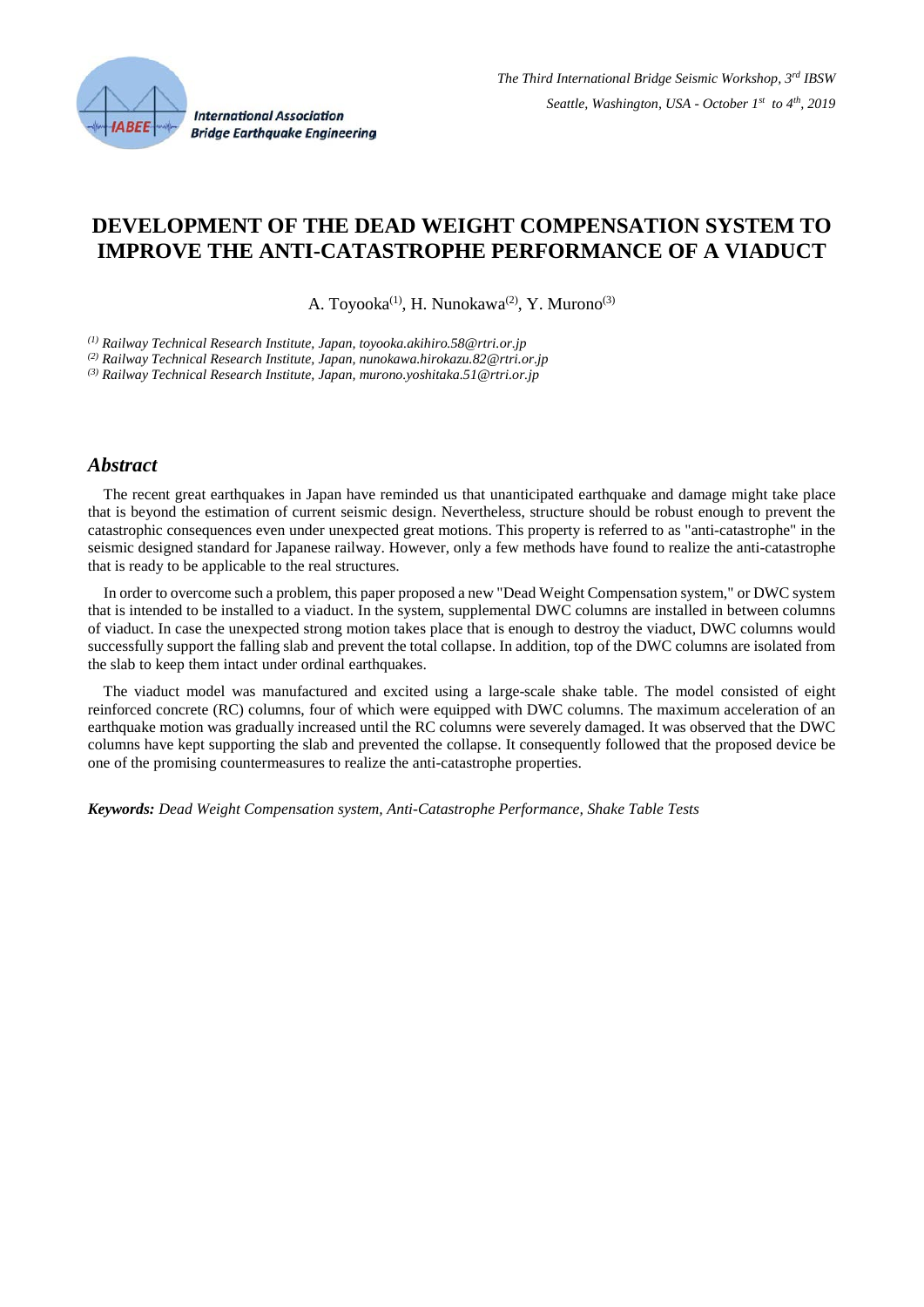*The Third International Bridge Seismic Workshop, 3rd IBSW Seattle, Washington, USA - October 1st to 4th, 2019*

### **1. Introduction**

Resilience engineering has been recognized as a marked paradigm shift from ordinary safety engineering and reliability engineering to mitigate unwanted outcomes, injuries, and losses due to uncertainties. The resilience is defined as the intrinsic ability of a system to adjust its functioning prior to, during, or following changes and disturbances [1, 2], so that it can sustain required operations under both expected and unexpected conditions. In earthquake engineering, design codes have repeatedly been revised in accordance with the results of reconnaissance of structural damages and ground motion records observed in several devastating earthquake events [3]. To have a possible end to such endless revision of seismic codes based on unexpected damages and mitigating actions, a paradigm shift relying on the concept of resilience engineering is necessary[4,5] . In this study, it is primarily admitted that the devastating damage of structures could occur due to unexpected large ground motions despite possessing sophisticated knowledge from historical earthquake events pertinent to the seismic design. In this situation, however, reducing human casualties as well as keeping working places clear for quick recovery is possible if total collapse of structure is securely prevented. In order to attain the concept, a new "Dead Weight Compensation system," or DWC system shown in Fig. 1(a) was proposed in this research that is intended to be installed to a viaduct. In this paper, fundamental concept of the proposed system as well as large-scale verification tests using shake table are described.



Fig.1 – Schematic of the proposed Dead Weight Compensation system

# **2. Concept of the Proposed DWC system**

The design concept of the DWC device is summarized. In developing a new device to be applicable to the real structures, a reinforced-concrete (RC) rigid frame viaduct was selected as a target structure, since there are numerous number of viaducts in use for both railway and road structures. Fig. 1(b) shows a typical nonlinear behavior of a viaduct. In general, such a viaduct is designed so that structure would be resilient enough to enable rapid repair under designated design motions. It would be verified by confirming that response displacement of a structure is restrained below the maximum resisting level (Point M in Fig. 1(b)). Even if the response slightly exceeds maximum resisting displacement, a structure would be still safe enough to avoid a total collapse.

On the contrary, a structure gradually or rapidly loses its resisting capacity and goes to a total collapse if the induced earthquake exceeds the predetermined design level and vertical columns are severely damaged. The proposed device was intended to take effect under such a circumstance and prevent the total collapse. Fig. 1(a) shows the overview of the proposed DWC system. As shown in the figure, supplemental "Dead Weight Compensation" columns are installed in parallel with normal columns. This DWC column prevents the total collapse of a viaduct by holding the vertical weight of the slab even if normal columns are fully destroyed.

Fig 1(c) shows schematic of the desirable distribution of the vertical weight of slab to both ordinal and DWC columns. As illustrated, the DWC column would gradually replace the function with respect to the vertical support of normal column. It should be also noted that the DWC column supports almost no vertical weight if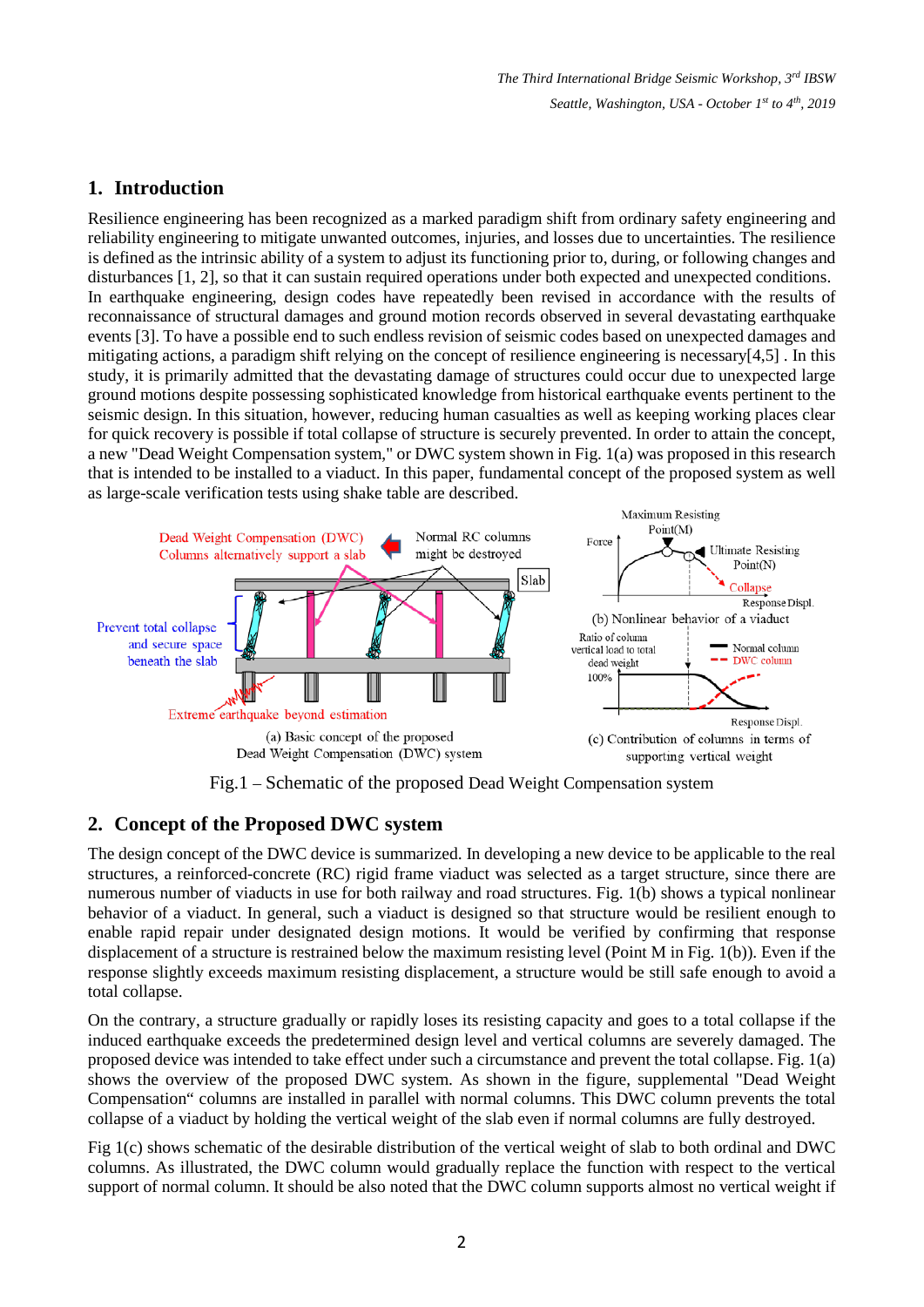*The Third International Bridge Seismic Workshop, 3rd IBSW Seattle, Washington, USA - October 1st to 4th, 2019*



the response is below the maximum resisting level. This consideration is needed so as not for the supplemental DWC columns to disturb the behavior expected by an ordinal seismic design and avoid unexpected damage of the structure and DWC columns.

# **3. Experimental Verification**

### 3.1 Test Setup

The effectiveness of proposed device was investigated by a shake table test. In the series of tests, a viaduct model shown in Fig.2 was constructed on the table and excited repeatedly until it came to a complete collapse. The proposed DWC columns were also employed in the specimen as illustrated in Fig.2. The effectiveness of the proposed system was confirmed by checking whether the DWC column successfully supported the slab and prevented the total collapse under strong motions.

As shown in Fig.2, a rigid frame model consisted of total eight reinforced concrete columns, slab and foundation. The size of a slab was W2000 mm x D4700 mm x H500 mm, and they were supported by four normal RC columns. The size of a column was W200 mm x D200 mm x H1400 mm with reinforcing bars of 8-D10 (SD295). This specimen was designed so that it would be approximately 1/4 of real railway viaduct. The DWC columns were allocated at each corner of the slab. The dead weight on the slab was given by mounting a bunch of steel blocks on the slab. Consequently, section stress on each normal column was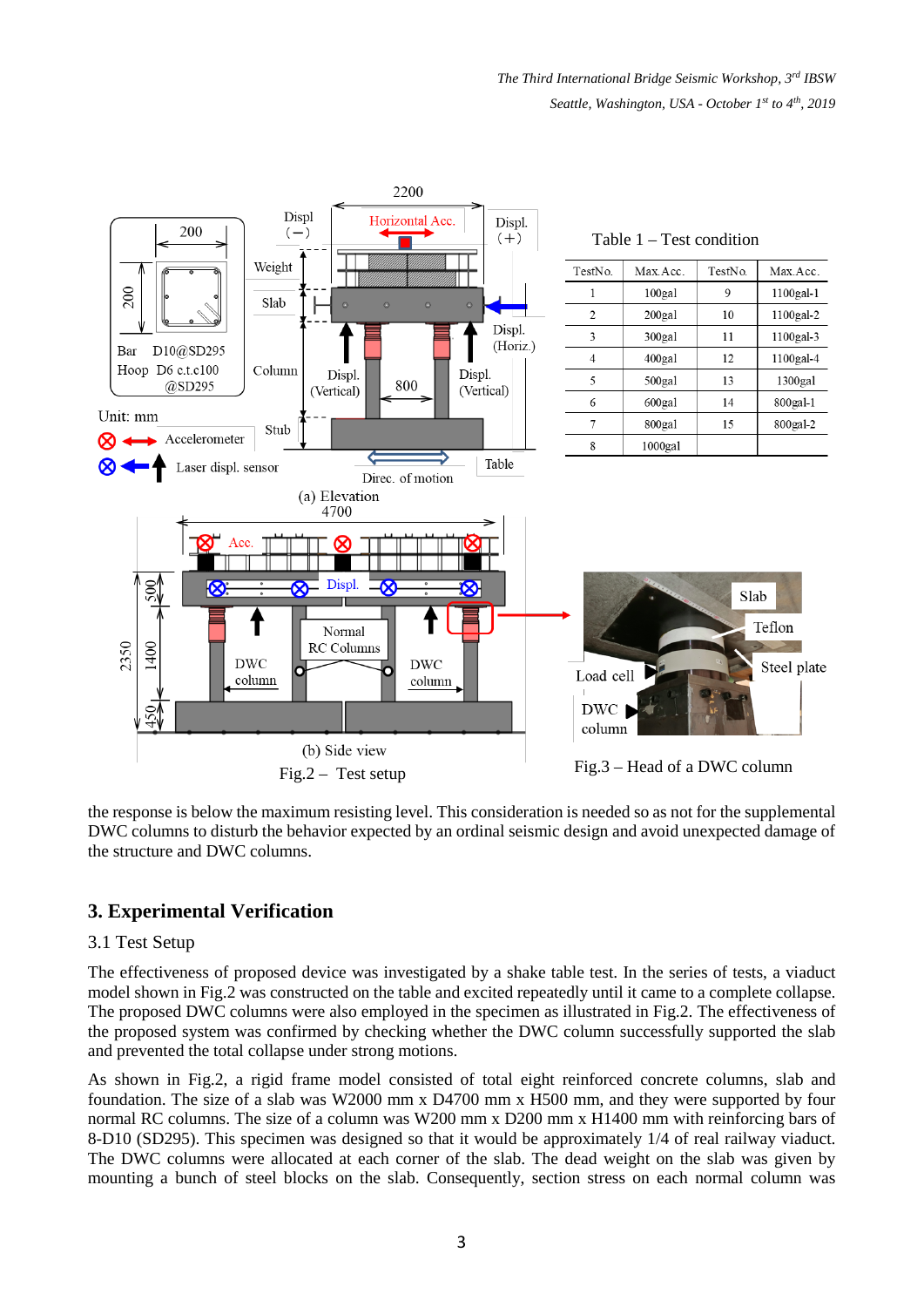1.72N/mm2 . According to the preliminary static analysis, yielding coefficient and maximum resisting displacement of the viaduct were 0.4 and 34.1 mm, respectively.

### 3.2 The DWC Column and Device

Fig.3 shows the detail of the DWC column. The specification of the DWC column was identical to that of the normal column shown in previous section, excepts that a Teflon device was embedded on top of the DWC column. In addition, the steel plate was attached to the bottom of slab. The horizontal reacting force between the DWC column and the slab was restricted to the small extent due to the small friction coefficient between a Teflon and a steel plate (approximately 0.1). It followed that the DWC column will not be severely damaged due to the horizontal inertial force from the slab even after the vertical weight of the slab is totally induced to DWC columns.

### 3.3 Measurement and Excitation

For data acquisitions, absolute accelerations of slab and table as well as relative displacement between slab and table in horizontal and vertical directions were mainly measured. In addition, multi-directional load cells were embedded in-between columns and DWC device to measure reacting forces with respect to vertical and horizontal directions. See Fig.2 for distribution of sensors.

The specimen was excited in a transverse direction using a Level-2 Spectrum I acceleration for a G3 soil condition. This waveform is a general surface motion in a good soil condition due to an inter-plate earthquake designated in the Japanese railway design standard. This motion was selected because of its long duration time, by which the repetitive motions would be induced to the viaduct model. The time scale of the waveform was compressed to 1/2 of the original one to meet the law of similarity.

In the series of tests, maximum acceleration of the waveform was gradually increased from 100 gal (No.1) to 1300gal (No.13). After test No.13, moderated acceleration (800gal) were induced assuming the aftershock. All test conditions carried out are shown in Table 1.

#### 3.4 Test Results and Discussions

Fig. 4(a) illustrates the snapshot of the specimen after all tests finished. Figs. 4(b) and 4(c) show comparison of bottom of piers with respect to the normal RC column and the DWC column. As shown in Figs. 4(a) and 4(b), normal columns were severely damaged and inclined due to the buckling of reinforce bars and crash of core-concrete. Nevertheless, the total collapse of the specimen did not take place since vertical weight of the slab was supported by supplemental DWC columns. In addition, as observed in Fig.4(c), only few damage was found in the DWC column since the sliding device on top of the column moderated a horizontal inertial force of the slab.

Fig.5 shows the vertical loads of all DWC columns as well as residual vertical and horizontal displacements of slab according to the tests. The vertical loads and residual displacements were measured at the end of each test. In Fig.5, vertical load are expressed in a percentile, ratio of vertical load supported by all DWC columns to the total weight of a slab. It is found that DWC columns begun supporting the slab at and after test No. 11, where the horizontal residual displacement was drastically increased accordingly. It implies that normal columns were severely damaged and lost their resisting capacity after No.11. It is, however, noted that the vertical residual displacement was not increased since the DWC columns supported the slab weight. It is also found that the DWC columns kept supporting the slab stably as an alternative to normal columns, and prevent the total collapse (tests No.12-No.15).

Fig.6 illustrates the hysteretic relations between inertial force and horizontal displacement of slab. The displacement of the slab is measured relative to the shake table. It is found that nonlinear behavior changed from a typical hysteresis of a RC viaduct to a friction-type loop after test No.11. It consequently follows that sliding between slab and Teflon on top of DWC column dominated the total nonlinear behavior.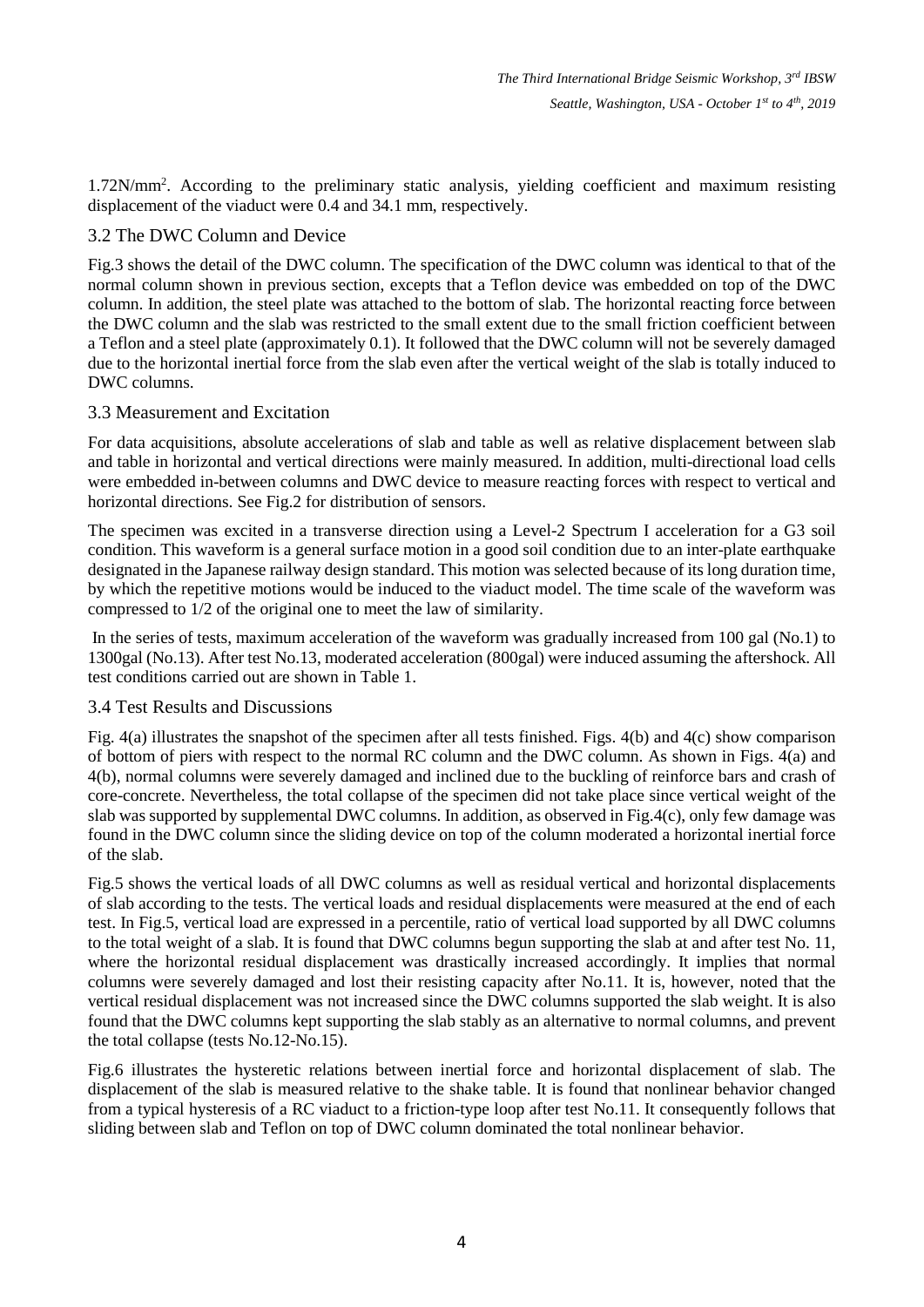

Fig.7 shows the relation with regard to horizontal to vertical displacements. In the vertical axis, minus displacement indicates the settlement. As seen in Fig.7, DWC columns restrained a settlement of the slab down to -3mm regardless of the increase of horizontal displacement, say, damage of normal columns.

It was confirmed from aforementioned results that the proposed DWC device works effectively in terms of supporting a vertical weight of the viaduct after normal columns are severely damaged, by which the total collapse of the structure are prevented.